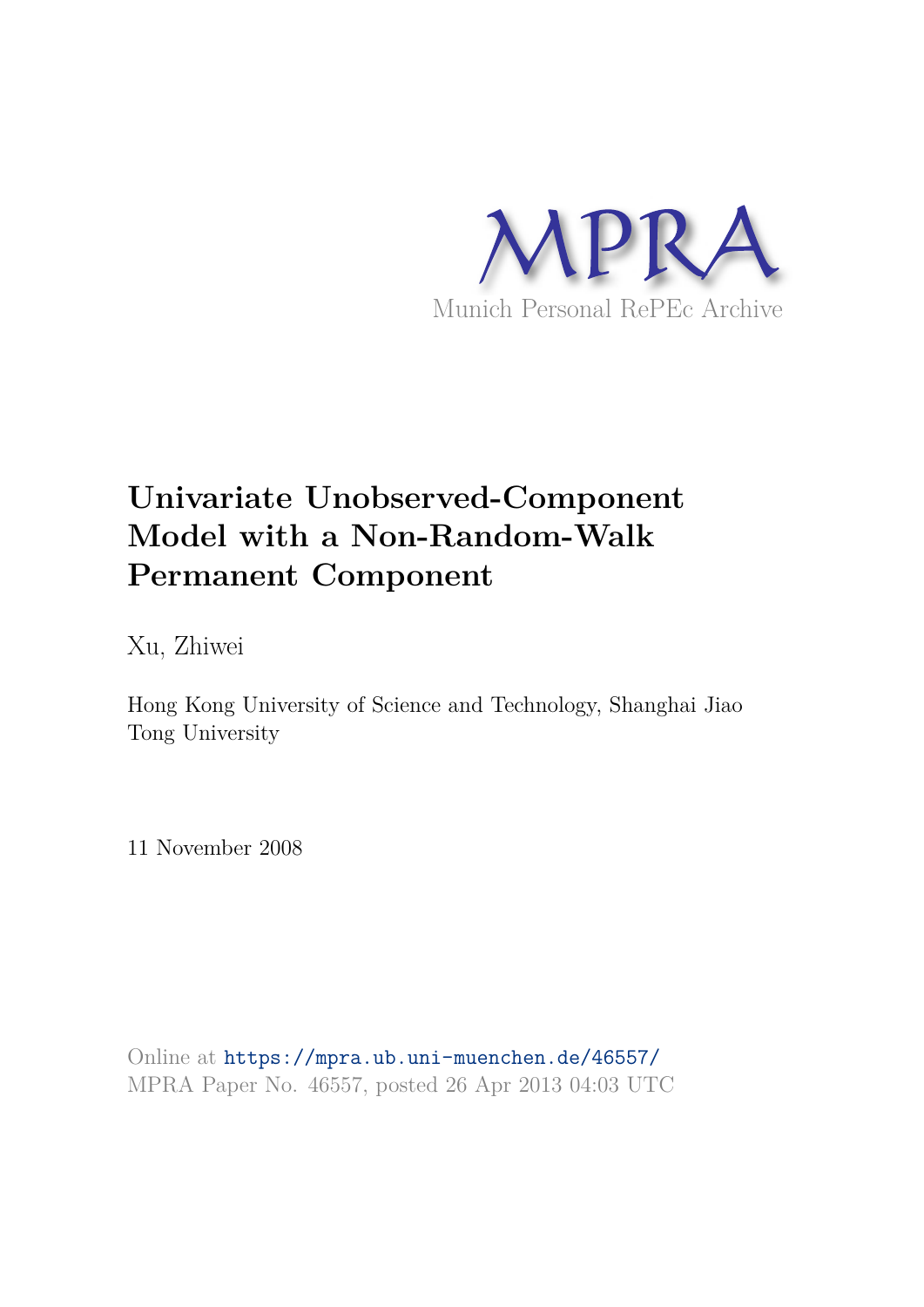## Univariate Unobserved-Component Model with a Non-Random-Walk Permanent Component

Zhiwei  $Xu^{\dagger}$ 

#### Abstract

In this note, we revisit the univariate unobserved-component (UC) model of U.S. GDP by relaxing the traditional random-walk assumption of the permanent component. Since our general UC model is unidentified, we investigate the upper bound of the contribution of the transitory component, and find the GDP fluctuation is dominated by the permanent component.

Keywords: Unobserved-Component Model; Random-Walk Assumption; Permanent and Transitory Shocks

JEL codes: C22; C49; E32

I am grateful to Yi Wen for his comments and continuous encouragment. I also thank Daqing Luo, Pengfei Wang and seminar participants at Shanghai University of Finance and Economics, Tsinghua University. Of coures, all errors are mine.

<sup>&</sup>lt;sup>†</sup>Department of Economics, Hong Kong University of Science and Technology, Clear Water Bay, Hong Kong. Email: xuzhiwei09@gmail.com. Tel.: (+852) 67334367.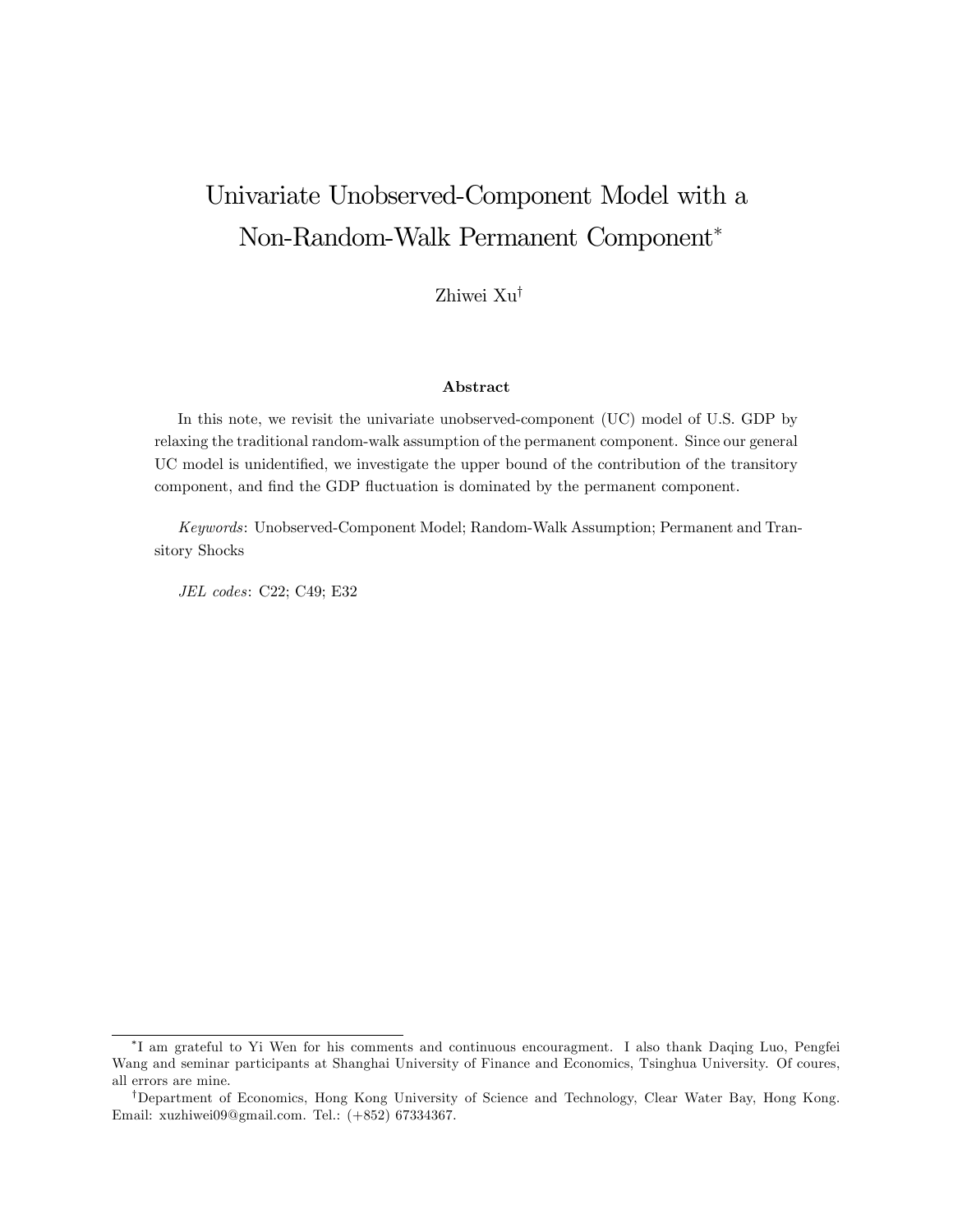#### 1. Introduction

Morley et al. (2003) study the equivalence of univariate unobserved-component (UC) model and the Beveridge-Nelson (BN) (1981) decomposition. They conclude that the permanent component of U.S. GDP extracted by UC model is exactly the same as the BN trend. The innovations of the two (permanent and transitory) components are highly negatively correlated (further discussions about this point can be found in a recent paper by Oh et al., 2008). The non-orthogonality of the two innovations is mainly caused by the random-walk assumption imposed on the permanent component, see Nagakura (2008) for the formal discussion. In this note, we relax the random-walk assumption by allowing the permanent component to follow a general unit root process. Under our assumption, the real GDP can be decomposed into two orthogonal parts so that the impulse responses to permanent and transitory shocks can be implemented. Since our generalization of the random-walk assumption increases the parameter set of the UC model, the model becomes unidentified. However, we can investigate the upper bound of the contribution of the transitory component to GDP and study the dynamics of this extreme case by implementing impulse response and variance decomposition. We find that the transitory component explains less than 35% of output volatility, therefore the permanent component is the main source of the GDP fluctuation.

#### 2. The UC Model

Our modified UC representation takes the form,

$$
y_t = g_t + c_t,
$$
  
\n
$$
g_t = \mu + g_{t-1} + \frac{\Theta_{q_1}(L)}{\Phi_{p_1}(L)} \eta_t, \ \eta \sim i.i.d \ N(0, \sigma_\eta^2),
$$
  
\n
$$
c_t = \frac{\Theta_{q_2}(L)}{\Phi_{p_2}(L)} \varepsilon_t, \ \varepsilon \sim i.i.d \ N(0, \sigma_\varepsilon^2),
$$
\n(1)

:

where  $\{y_t\}$  is log real GDP,  $\{g_t\}$  is an unobserved permanent component with a unit root (i.e., its first difference is a ARMA $(p_1,q_1)$  process with drift  $\mu$ ). The unobserved transitory component  ${c_t}$ is a stationary  $ARMA(p_2, q_2)$  process. Moreover, we assume the two innovations satisfy

$$
cov(\eta_t, \varepsilon_{t\pm k}) = \begin{cases} \sigma_{\eta\varepsilon} & \text{for } k = 0\\ 0 & \text{otherwise} \end{cases}
$$

The parameters under interest include the mean growth rate  $\mu$ , and the coefficients of the two ARMA process,  $\{\Phi_{p_1}(L), \Theta_{q_1}(L), \Phi_{p_2}(L), \Theta_{q_2}(L), \sigma_{\eta}, \sigma_{\varepsilon}, \sigma_{\eta \varepsilon}\}.$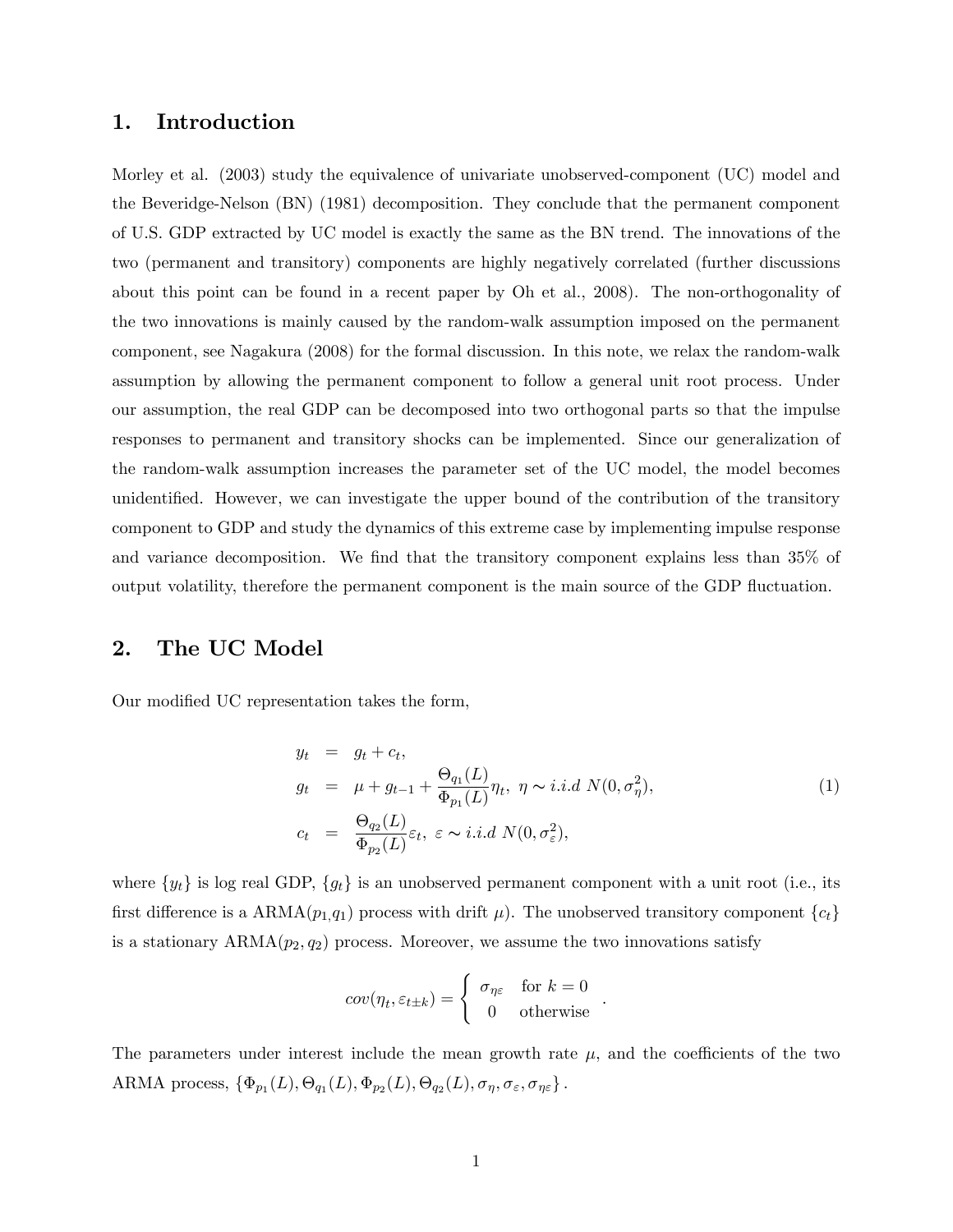Writing the model (1) more compactly gives the ARIMA representation of  $y_t$ ,

$$
\Phi_{p_1}(L)\Phi_{p_2}(L)\Delta y_t = \Phi_{p_1}(1)\Phi_{p_2}(1)\mu + \Phi_{p_2}(L)\Theta_{q_1}(L)\eta_t + (1 - L)\Phi_{p_1}(L)\Theta_{q_2}(L)\varepsilon_t.
$$
 (2)

This expression implies we can recover the parameters of the UC model by estimating the growth rate of GDP as a ARIMA process. Here we follow the strategy of Morley, et al. (2003) to estimate GDP as an  $ARIMA(2,1,2)$  process<sup>1</sup>:

$$
(1 - \phi_1 L - \phi_2 L^2) \Delta y_t = (1 - \phi_1 - \phi_2)\mu^* + (1 + \theta_1 L + \theta_2 L^2)u_t.
$$
\n(3)

Table 1 reports the estimated results. Note that  $\gamma_i$  are the j-th order autocovariance of MA part of ARIMA process, and  $\mu^*$ ,  $\sigma_u$  and  $\gamma_j$  are in percentages. The data used is U.S. quarterly real GDP from 1948:Q1 to 2008:Q1.

|                          | Estimate             | Standard Error |  |
|--------------------------|----------------------|----------------|--|
| Drift $\mu^*$            | 0.8264               | (0.0765)       |  |
| $\phi_1$                 | 1.3638               | (0.1227)       |  |
| $\phi_2$                 | $-0.7616$            | (0.0843)       |  |
| $\theta_1$               | $-1.1039$            | (0.1319)       |  |
| $\theta_2$               | 0.5976               | (0.1004)       |  |
| $\sigma_u$               | 0.9068               | (0.0311)       |  |
| AR roots (inverted)      | $0.8954 \pm 0.7151i$ |                |  |
| $\gamma_0$               | 2.1184               |                |  |
| $\gamma_1$               | $-1.4505$            |                |  |
| $\gamma_{2}$             | 0.4915               |                |  |
| log likelihood           | $-317.2356$          |                |  |
| Long-run effect of $u_t$ | 1.2411               |                |  |

Table 1: Maximum likelihood estimates for ARIMA(2,1,2)

The absence of real roots in AR part indicates that the polynomial  $(1 - \phi_1 L - \phi_2 L^2)$  cannot be factored further. This fact induces us to determine the form of  $\Phi_{p_1}(L)$  and  $\Phi_{p_2}(L)$  only in two alternative ways:  $\Phi_{p_1}(L) = 1$ ,  $\Phi_{p_2}(L) = (1 - \phi_1 L - \phi_2 L^2)$  or  $\Phi_{p_1}(L) = \Phi_{p_2}(L) = (1 - \phi_1 L - \phi_2 L^2)$  $\phi_2 L^2$ ).<sup>2</sup> Obviously, the first case is just the specification in Morley et al (2003), in which permanent component  $g_t$  is a random walk. And the second case is the one we want to discuss, in which  $g_t$  is

<sup>&</sup>lt;sup>1</sup>Oh et al. (2008) also recommend this specification. They find that ARIMA (2,1,2) is preferred by the AIC and ARIMA  $(1,1,0)$  is preferred by the BIC. However, the latter specification is not able to capture the periodical behavior of output due to its oversimplified structure.

<sup>&</sup>lt;sup>2</sup>The setting  $\Phi_{p_1}(L) = (1 - \phi_1 L - \phi_2 L^2), \Phi_{p_2}(L) = 1$  is infeasible, since this will make the order of MA part of  $\Delta y_t$  ( the RHS of (2) ) exceed 2.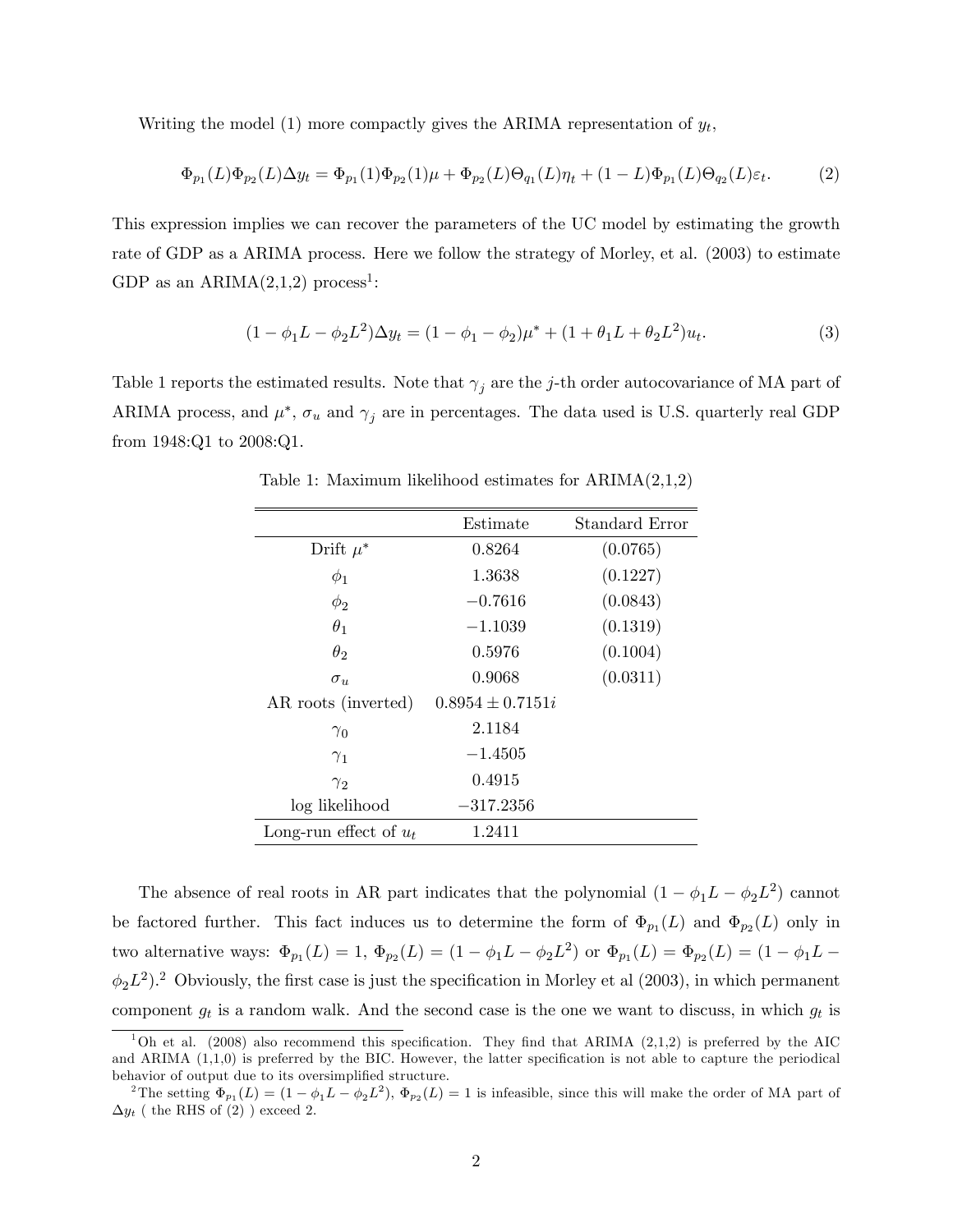a general ARIMA(2,1,2) process.

Once  $\Phi_{p_1}(L)$  and  $\Phi_{p_2}(L)$  are determined, we can find the form of MA polynomials  $\Theta_{q_1}(L)$  and  $\Theta_{q_2}(L)$ . In particular, to ensure the RHS of (2) be a MA(2) process,  $\Theta_{q_1}(L)$  and  $\Theta_{q_2}(L)$  can at most take the form of  $(1 + \psi_1 L + \psi_2 L^2)$  and  $(1 + \theta L)$ , respectively. Now the parameters of interest are  $\{\psi_1, \psi_2, \theta, \sigma_{\eta}, \sigma_{\varepsilon}, \sigma_{\eta \varepsilon}\}^3$ , and the representation (2) is reduced to

$$
(1 - \phi_1 L - \phi_2 L^2) \Delta y_t = (1 - \phi_1 - \phi_2)\mu + (1 + \psi_1 L + \psi_2 L^2) \eta_t + (1 - L)(1 + \theta L)\varepsilon_t \tag{4}
$$

Remember that we have estimated the autocovariances of the RHS of last equation from the data, see  $\{\gamma_0, \gamma_1, \gamma_2\}$  in Table 1. Equate these moments to their counterparts in (4) and after some algebra, we get three equations for six parameters  $\{\psi_1, \psi_2, \theta, \sigma_\eta, \sigma_\varepsilon, \sigma_{\eta\varepsilon}\}$ :

$$
\sigma_{\eta}^{2} = \frac{\gamma_{0} + 2\gamma_{1} + 2\gamma_{2}}{(1 + \psi_{1} + \psi_{2})^{2}},
$$
\n
$$
\sigma_{\varepsilon}^{2} = \frac{-2(1 + \psi_{1}\theta - \psi_{1} - \psi_{2}\theta)(\gamma_{2} - \psi_{2}\sigma_{\eta}^{2}) - (\theta - \psi_{2})[\gamma_{0} - (1 + \psi_{1}^{2} + \psi_{2}^{2})\sigma_{\eta}^{2}]}{2\theta(1 + \psi_{1}\theta - \psi_{1} - \psi_{2}\theta) - 2(\theta - \psi_{2})(1 - \theta + \theta^{2})},
$$
\n
$$
\sigma_{\eta\varepsilon} = \frac{\theta[\gamma_{0} - (1 + \psi_{1}^{2} + \psi_{2}^{2})\sigma_{\eta}^{2}] + 2(1 - \theta + \theta^{2})(\gamma_{2} - \psi_{2}\sigma_{\eta}^{2})}{2\theta(1 + \psi_{1}\theta - \psi_{1} - \psi_{2}\theta) - 2(\theta - \psi_{2})(1 - \theta + \theta^{2})}.
$$
\n(5)

The MA(2) process has only three autovariances, but we have six unknown parameters. This implies our UC model is unidentified.

In order to obtain two structural ( or orthogonal ) shocks, we need to set  $\sigma_{\eta\epsilon}$  to be zero. The reader may ask whether this restriction is feasible<sup>4</sup>, since in Morley et al. (2003), when permanent component is a random walk, two innovations are always highly negative correlated. In fact, as long as the long-run effect (see the last row in Table 1) in the ARIMA representation of GDP is larger than 1, the orthogonality restriction in our modified UC model is always feasible. A formal mathematical proof can be found in the Corollary 1 of Nagukara (2008).

To learn the relationships of the unknown parameters, one method is solve three of them as functions of the other two. Unfortunately, the system (5) is nonlinear and fairly complicated, we cannot solve it in a closed form. So we resort to numerical method. Figure 1 below plots  $\{\psi_1, \sigma_\eta, \sigma_\varepsilon\}$ as functions of  $\psi_2$  and  $\theta$ . In addition, to ensure  $\Delta g_t$  be invertible and  $\sigma_\varepsilon^2$  always positive,  $\psi_2$  must be in the range around 0:6 to 1.

One thing worth noting in Figure 1 is that  $\{\psi_1, \sigma_\eta, \sigma_\varepsilon\}$  are monotonic functions of  $\psi_2$ , and the monotonicity does not change for different  $\theta$ . In particular, given any value of  $\theta$ ,  $\psi_1$  and  $\sigma_\eta$ 

<sup>&</sup>lt;sup>3</sup>The mean growth rate  $\mu$  is just the same as that in ARIMA representation.

<sup>&</sup>lt;sup>4</sup>Here, "feasible" means the equation system (5) always has solution when  $\sigma_{n\varepsilon} = 0$ .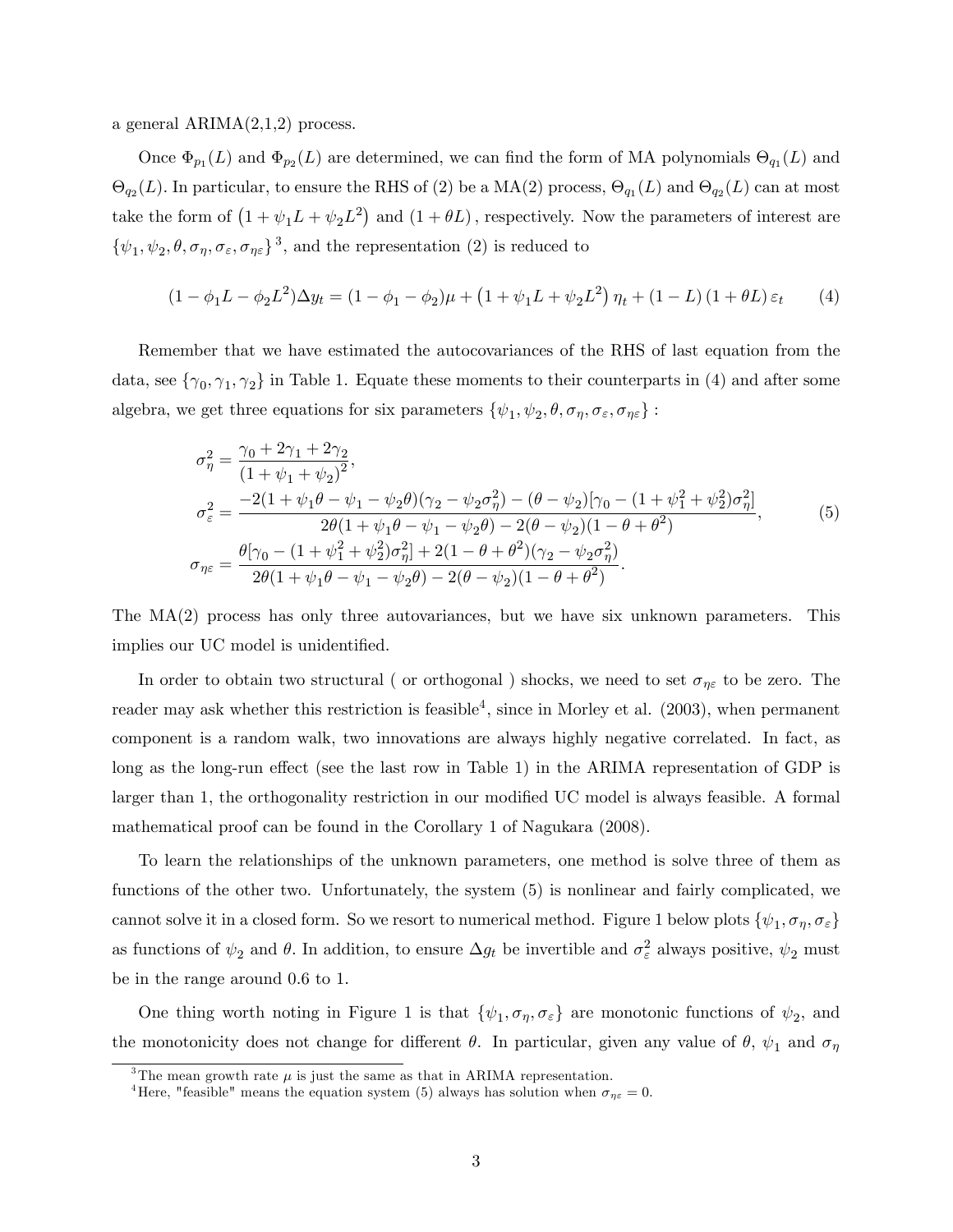are strictly deceasing in  $\psi_2$ , and  $\sigma_{\varepsilon}$  is strictly increasing in  $\psi_2$ . Therefore, the standard deviation of transitory shock  $\varepsilon_t$  reaches its maximum when  $\psi_2$  approaches to 1. Since  $\sigma_{\varepsilon}$  is a continuous function of  $\psi_2$  and  $\theta$ , without loss of generality, we fix  $\psi_2 = 1$  for different  $\theta$  to find the largest transitory component (in terms of variance) in our modified UC model. Figure 2 plots  $\sigma_{\varepsilon}$  against  $\theta$ , when  $\psi_2 = 1$ . The figure shows that  $\sigma_{\varepsilon}$  reaches its unique maximum of 0.4442 at  $\theta = -0.63$ .

Figure 1: The relationship between  $\{\psi_1, \sigma_\eta, \sigma_\varepsilon\}$  and  $\{\psi_2, \theta\}$ 



Figure 2: The maximum of  $\sigma_{\varepsilon}$  for different  $\theta$  in (-1,1)



The above analysis implies that our UC model can be just identified, if the transitory and permenent components are forced to be orthogonal and the volatility of transitory component reaches its upper bound. In the next section, we will study the dynamic features of the two components under the above identification method and compare the results with those obtained by using the Blanchard-Quah (BQ) (1989) decomposition.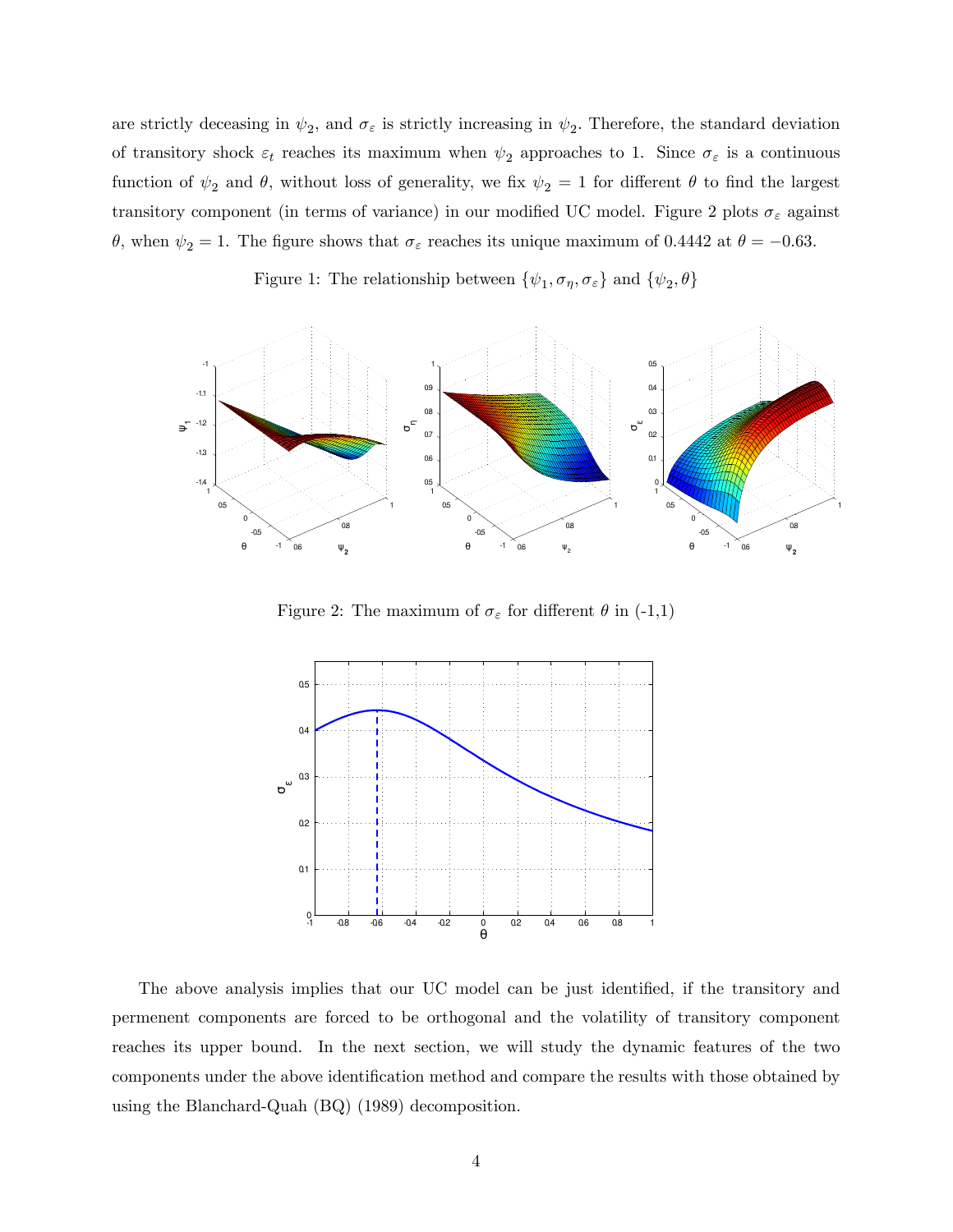#### 3. Dynamics

The largest possible variance of the transitory component  $\{c_t\}$  has standard deviation 0.4442 when setting  $\theta = -0.63$  and  $\psi_2 = 1$ . The remaining parameters  $\psi_1$  and  $\sigma_\eta$  can be solved directly from the equation system (5). In particular, we have  $\psi_1 = -1.2612$  and  $\sigma_{\eta} = 0.6059$ .<sup>5</sup> Since both BQ (1989)<sup>6</sup> and our UC model implement orthogonal decomposition with a general unit-root permanent component, we can use impulse responses and variance decomposition to compare our results with theirs. To ensure consistency (i.e., GDP in the bivariate BQ decomposition must also follow a  $ARIMA(2,1,2)$  process), we estimate a 2-variable VAR system with GDP growth and unemployment rate as a vector  $ARMA(1,1)$  process. We use RATS 7.0 to conduct the estimation.

Figure 3 plots the impulse responses of GDP to a one-standard-deviation permanent and transitory shock respectively.<sup>7</sup> In particular, under the permanent shock  $\eta_t$  ( the left graph), output in our UC model has a larger and periodic response compared with that obtained by the BQ method. The maximum response climbs to the peak after six quarters. The long run effect of the permanent shock is also significantly larger (about 1.1), while under the BQ decomposition this value is only around 0.6. Under the transitory shock  $\varepsilon_t$  (the right graph), output movement in our model dies out quickly, while under the BQ decomposition the response is much larger and more persistent.

Figure 3: Responses of GDP to different shocks



To see the relative importance of two shocks to the GDP volatility, Table 2 reports the variance decomposition, i.e., the proportion of fluctuations due to transitory shock  $\varepsilon_t$  in different forecasting

<sup>&</sup>lt;sup>5</sup>The parameters  $\{\sigma_{\varepsilon}, \sigma_{\eta}, \psi_{1}\}$  are statistically significant, we calculate their t statistics by Bootstrapping method, but not report here.

 ${}^{6}$ In their paper, BQ decompose GDP based on a structural bivariate VAR system of ( $\Delta$ GDP, Unemployment rate). They just identify the model by imposing a long run restriction on transitory component.

<sup>&</sup>lt;sup>7</sup>The dashed lines are  $95\%$  bootstrapped confidence interval computed (200 replications) by Hall's percentile interval.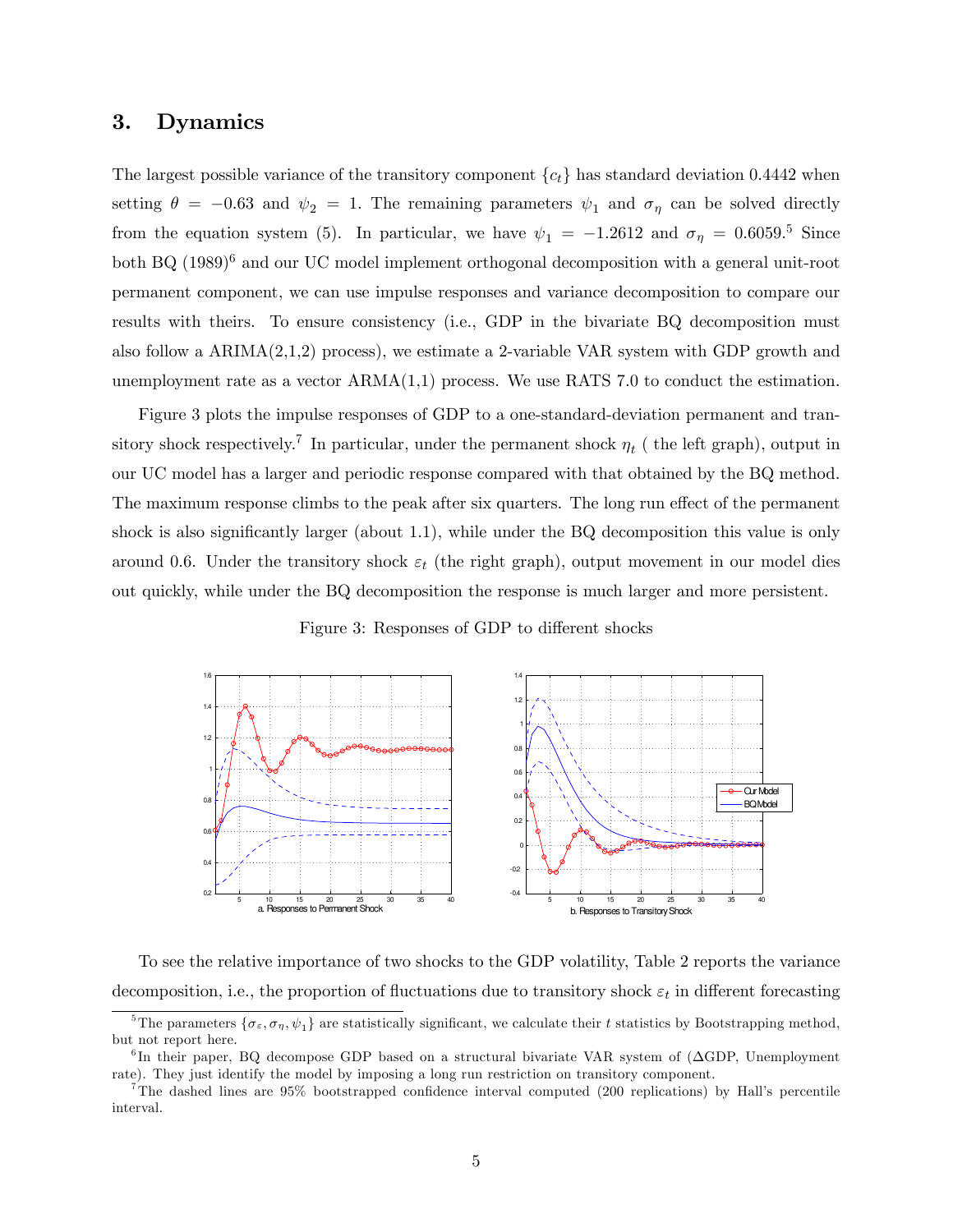horizons.

ł.

| Horizon        | Our Model                       | <b>BQ</b> Decomposition  |  |
|----------------|---------------------------------|--------------------------|--|
| (Quarters)     | $(\psi_2 = -1, \theta = -0.63)$ |                          |  |
| 1              | 34.96                           | $61.06$ $(25.92, 91.38)$ |  |
| $\mathfrak{D}$ | 27.17                           | 64.11 (29.16, 93.24)     |  |
| 3              | 16.29                           | 62.04 (27.50, 93.23)     |  |
| $\overline{4}$ | 9.88                            | 59.96 (26.40, 92.21)     |  |
| 8              | 4.26                            | 54.63 (25.94, 81.71)     |  |
| 12             | 3.28                            | 50.56 (26.08, 70.12)     |  |
| 40             | 0.98                            | 27.00 (13.85, 38.95)     |  |

Table 2: Variance decompositions in different models

Note: The numbers in Column 2 and 3 are percentage of forecasting error due to transitory shock. The numbers in parentheses are  $95\%$  confidence intervals.

Even through the error bands of the BQ decomposition are large, contribution of transitory shocks to GDP are significant lower in our model even compared with the lower bound of the BQ decomposition (except for the impact period). That is, our model attributes most fluctuations of output to permanent shock; the transitory component is less important.

To see what may have caused these discrepancies in the two different approaches, we compare the data generating processes of output implied by these two estimations. Since we estimate the bivariate system of BQ deco3mposition as a  $VARMA(1,1)$  process, the growth rate of GDP can be recovered as an ARMA(2,2) process. Table below (in comparison with Table 1) lists the implied parameters under the VARMA (asterisk indicates the value is significantly different from the univariate  $ARMA(2,2)$  used in the UC model). Clearly, these different values implied by the VARMA  $(1,1)$  and the univariate ARMA  $(2,2)$  induce a much smaller long run effect. This explains why the permanent shock in the  $BQ$  decomposition has smaller long run effect than what we obtain in the UC model.<sup>8</sup>

Table 3:  $ARIMA(2,1,2)$  implied by  $VARMA(1,1)$ 

| AR Part     |                                               | MA Part |    | Long Run Effect | Log         |
|-------------|-----------------------------------------------|---------|----|-----------------|-------------|
| $\varphi_1$ | $\mathcal{O}_2$                               | $H_1$   | Hэ | of Innovation   | Likelihood  |
| 1.4863-     | $-0.5564* -1.1969 \quad 0.2461* \quad 0.9149$ |         |    | 0.7193          | $-317.8866$ |

<sup>&</sup>lt;sup>8</sup>In fact, this point can be easily seen from a spectrum perspective: the spectrum of growth rate of GDP shares the same value with growth rate of permanent component at zero frequency, and this value is just the squared long-run effect multiplying the variance of innovation in ARIMA process.